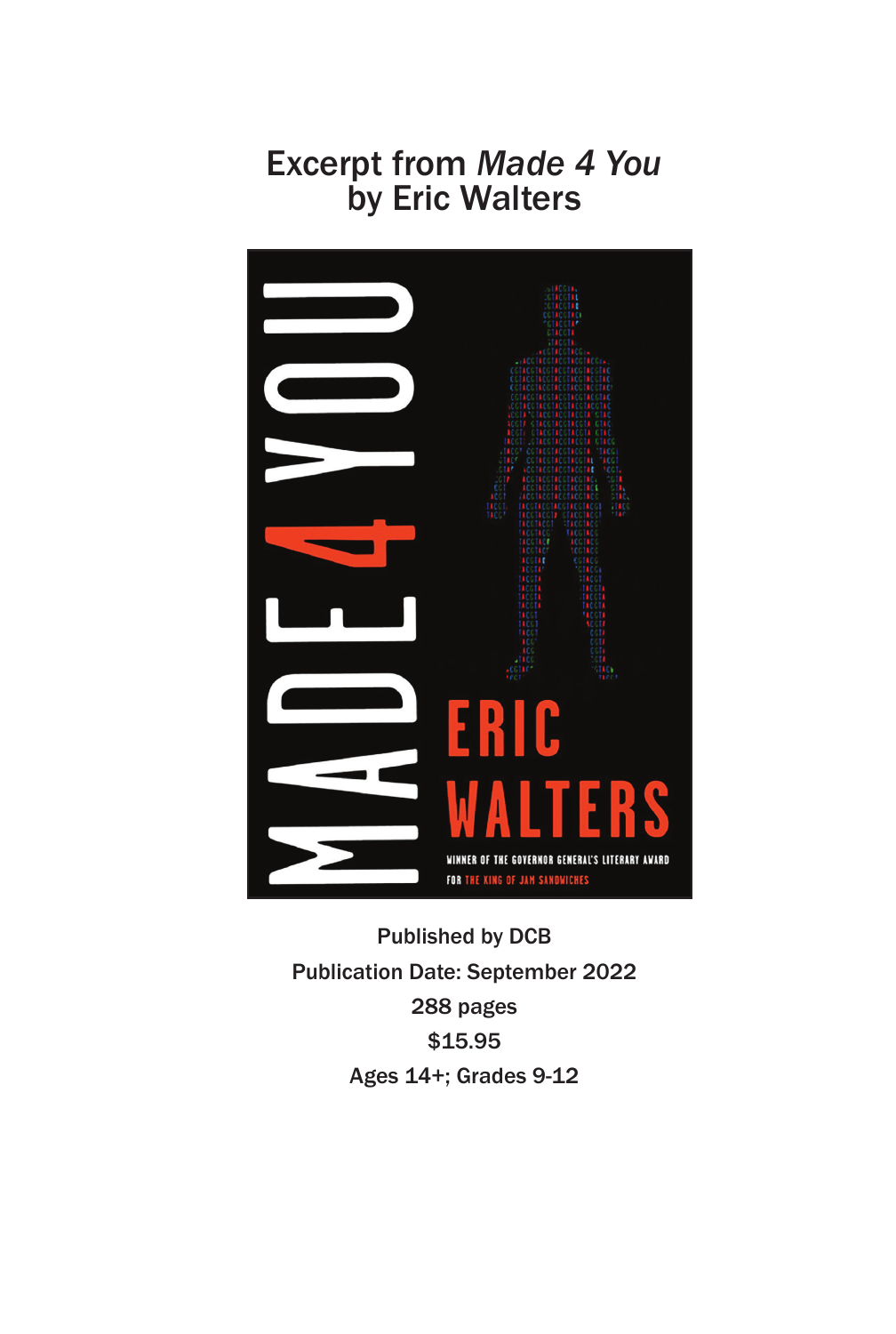"Dad, you can just drop me off here," I said.

"Don't be silly, Becky, your school is just three blocks away."

"You know how busy the drop-off lane can get, and I don't want you to be late for work."

"We're still early, but you have to admit it's a pretty fancy traffic jam with all those BMWs and Porsches. I think our minivan stands out like a sore thumb."

"I like Betsy." That was the name I'd given our van when I was six. I hadn't expected her to stick around this long.

"I was hoping to have traded her in for something newer by now, but, well, you know."

I did know. My father had been laid off from his job the previous year and had only gotten recalled to work a few months ago. Finances had been tight. My parents tried to keep that sort of

thing away from me, but I wasn't a kid. I was seventeen.

When my father lost his job, my mother started working more shifts as a personal care worker at the nursing home. Even now she kept up the extra shifts. I thought they were trying to make

up for money lost.

"The cars would be different if I was dropping you off at Central," my father said.

Central was the other high school in town. I would have gone there if there hadn't been a boundary change in eighth grade. A couple of streets in our neighborhood got shifted, and suddenly we were going to the same school as the kids from the big houses with rich parents. Most of the friends I'd grown up with and gone to elementary school with went on to Central, and a few of us were shipped to Westfield.

My parents were born and raised in this town and had met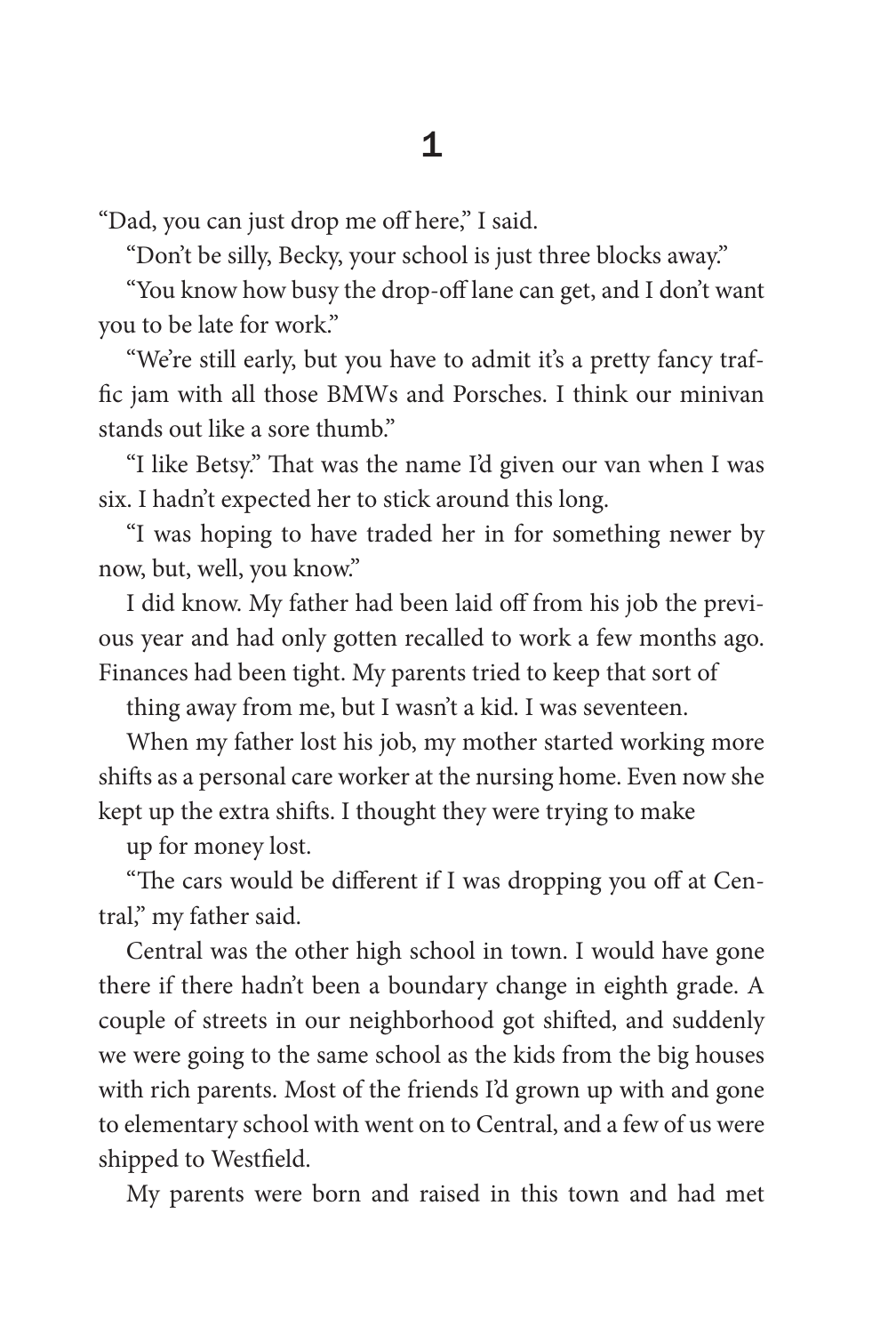when they went to Central. They were high school sweethearts who got married and raised a family. I wasn't going to repeat that pattern unless a boyfriend materialized over the next eight months — not that I was looking for one. I had more important things to take care of during my senior year, especially if I wanted to get a good scholarship.

There was one thing — actually, one person — who'd allowed me to survive the change in high schools: Liv. She was my best friend and one of the few kids who came along with me. We lived two streets apart, and I'd known her since before I even had memories. She'd just always been there.

My father turned in to the sweeping driveway that cut through well-maintained lawns leading to the main entrance. It looked like every Hollywood version of what an upscale high school should

look like. There were vehicles, but the traffic hadn't started to back up yet.

"I can't believe parents allow their kids to borrow their expensive cars just to drive to school," my father said.

He didn't seem to know that most of these cars belonged to students.

We came to the drop-off zone. I leaned back and grabbed my backpack. It was heavy with books.

"Thanks, Dad." I undid my seatbelt, gave him a kiss on the cheek, and jumped out.

He started away, leaving behind a slightly blue cloud of exhaust. I looked around to see if anybody had noticed and then instantly felt bad for doing it. I didn't want to care, but still, I did — another reason I was looking forward to getting out of this school, and out of this town.

I walked up the stairs and saw that Liv was sitting by the door, so focused on her phone that she hadn't noticed me. I gave her a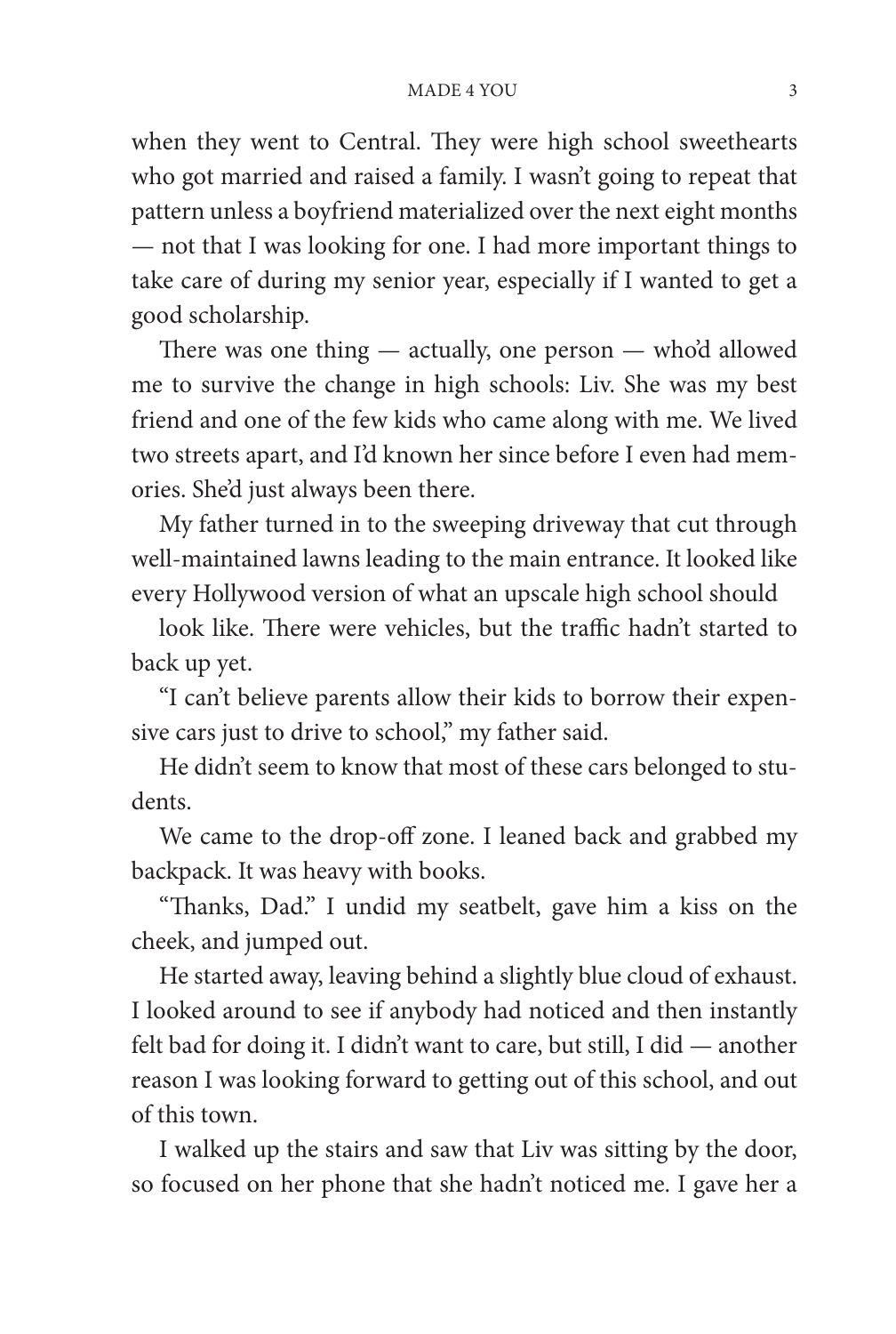little tap with my foot on the sole of her shoe, and she looked up.

"Why are you here so early?" I asked.

"I had to hand in an assignment that was due yesterday."

I looked at my watch. "I have to go to the guidance office. I better get going or I'll be late."

"So what if you're thirty seconds late?" she asked as she got to her feet and fell in beside me as we entered through the main doors.

"It's never smart to keep the person who controls your destiny waiting."

"Destiny?" Liv asked.

"Okay, a little dramatic, but having the guidance counselor as one of the references for university applications is really good."

"First off, it's September, and second, you have lots of other people who'll say nice things about you."

"She's even offered to help me with filling out scholarship applications."

"Don't worry, your marks are good."

"My marks are very good," I corrected her and then realized how that sounded.

"Okay, so your marks are great."

"Not great, just very good. Great would be a ninety-seven or ninety-eight," I explained.

I was in the high eighties. That was good enough for some scholarship money, but I needed a full ride.

"And with all the studying you've been doing and prep work as well, you're going to ace your SATs. You've done really well on the practice tests."

"Practice tests are only practice tests, and the real tests are less than six weeks away. Which reminds me. Are you coming over on Saturday?"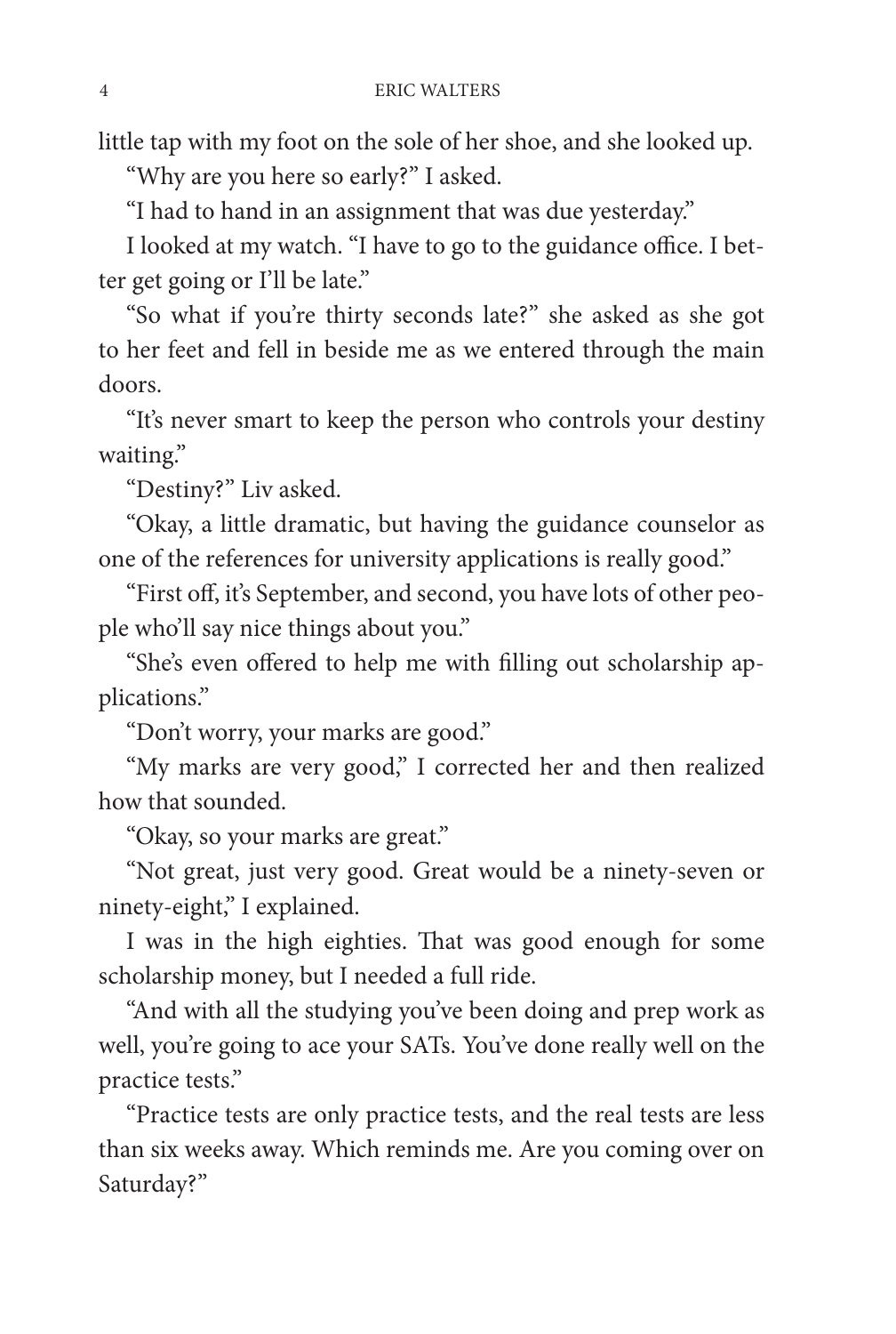"Can we do it Sunday instead?"

"I'm working at the nursing home."

I'd been doing volunteer work with seniors at the place where my mother worked. I liked helping, but mostly I was doing it to pad my college applications. Volunteer work went a long way with scholarship committees.

"Do you have something better to do on Saturday?" I asked.

"No. But I also know you really don't need to be doing so much," Liv said. "Besides your marks and the volunteer work at the nursing home, you're in the social justice club and the school band, and you're the manager of the boys' basketball team."

"I needed that athletic component on my application."

"Some of the guys are really hot."

"That's not why I'm doing it," I said.

"I know, but with all of that, do you really think you need to be hosting a new student?"

"Look, Mrs. Evans asked me, so I couldn't say no."

Liv grabbed me by the arm and pulled me to a stop. "You have another headache."

I realized I was rubbing one of my temples. "It's not bad."

I'd been having headaches on and off for a couple of years, but in the last six months they'd become so much worse. Some were so bad that I had to stay in bed.

"What did your doctor say?"

I'd just had another examination. "He said it's all in my head."

"Funny. What did he really say?"

"He said the MRI was good."

I'd had three MRIs over the last eighteen months. They didn't hurt or anything, but it was scary to slowly slide inside that big white and chrome machine. It felt like I was being eaten alive. There was nothing to do but lie there, trying not to move because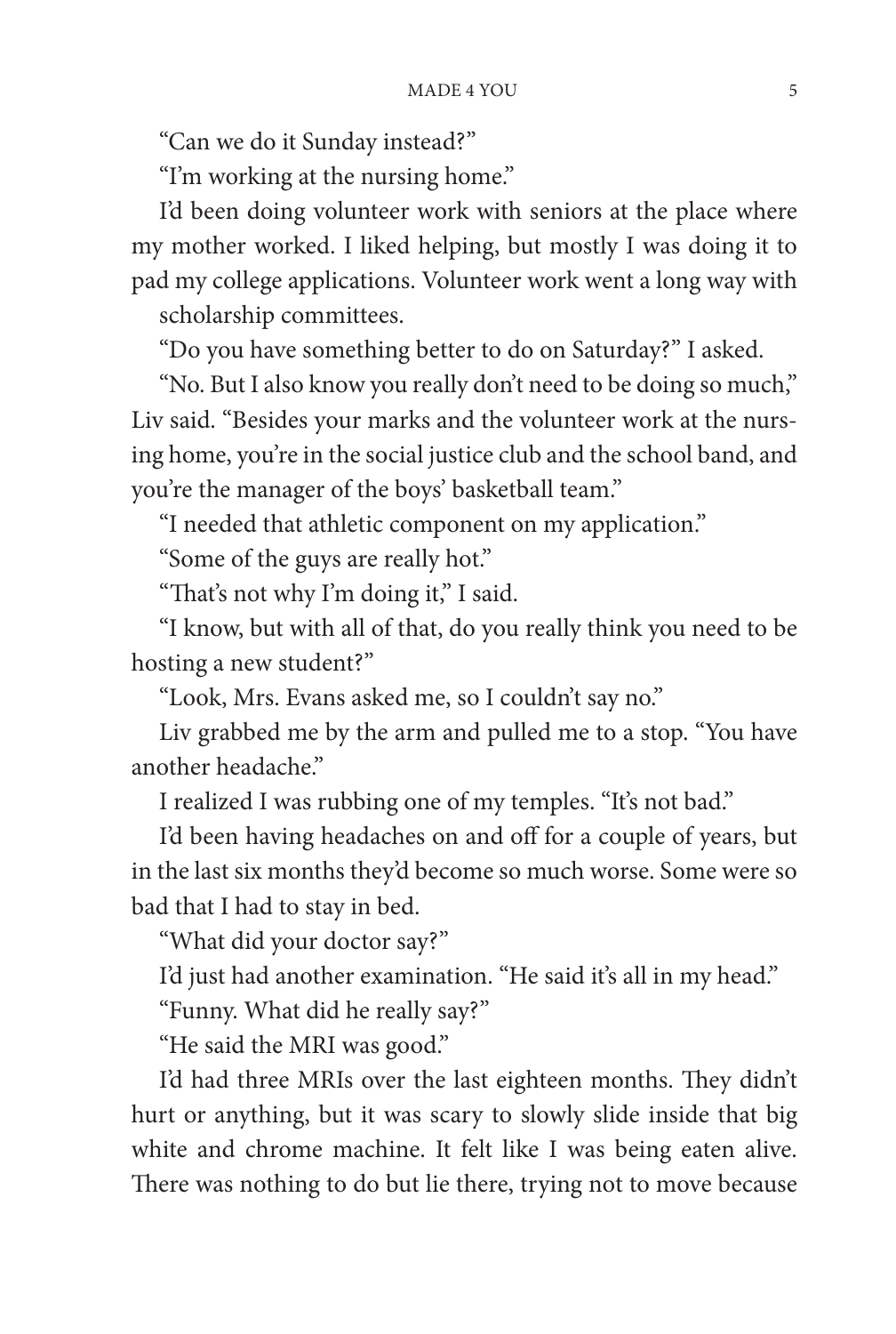that would spoil the image. Trying not to worry was even harder.

I had some medication to ease the pain, but I avoided it unless a headache was really bad. Today wasn't bad enough.

"Did they tell you again that you might be getting headaches because you're pushing yourself too hard?" Liv asked.

"I'm pushing myself as hard as I need to."

"Becky, do you really need to do this too?"

"What's so terrible about helping a new student feel welcome?"

"What do you know about the person you're hosting?" Liv said. "He's from New York."

"That's a good start. Anybody from someplace else is better than somebody from here. The guys in this school seem to be only interested in fancy cars, basketball, hair products, and football."

"Wait, you love football and basketball."

"Of course I do. Everybody in Indiana loves the Colts and Pacers, but still, the guys here are so, well, *basic*."

"Don't you think you're simplifying things a little bit?" I asked. "Do you think I'm wrong?"

I shrugged. It didn't matter. I didn't have time for any guy from here or from anyplace else. Not that I'd been beating them off with a stick.

I stopped at the door of the guidance office. "See you later."

Liv gave me a long hug, like she wasn't going to see me again.

"Could you take a picture of him and send it to me?" she asked. "Goodbye, Liv."

There were four other people in the office, and I knew them all. That was no surprise since everybody in this town knew, or knew of, everybody else. My head was now throbbing a little harder. With my thumb and one finger of my left hand, I rubbed both temples. That was often enough to help.

Then I noticed that Mrs. Evans' door was closed. I looked at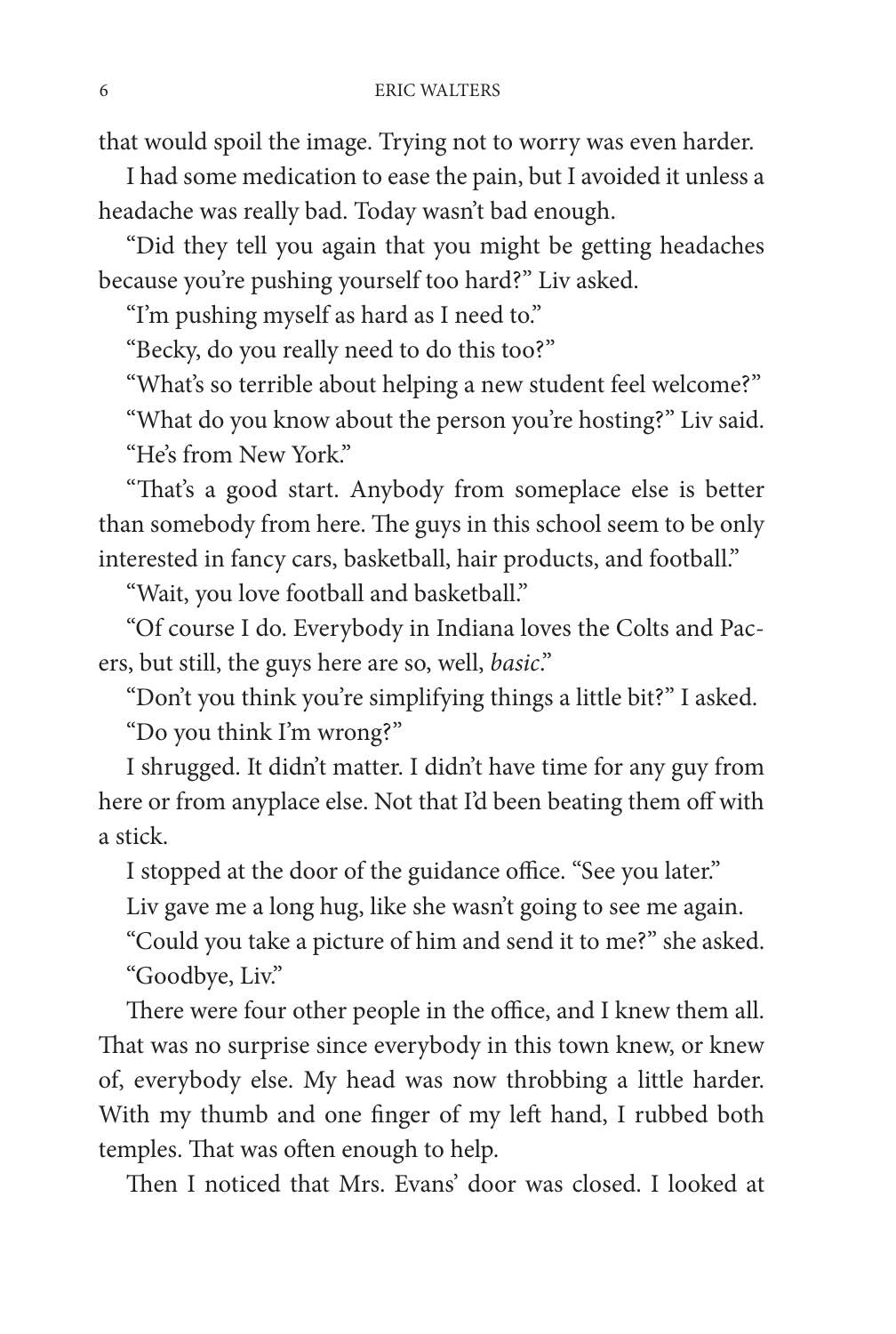my watch. It was 8:32 — I was two minutes late; had they started without me? I walked over to knock, and the door popped open.

"Becky! Please come in," Mrs. Evans said.

She ushered me into her empty office. I took off my backpack and sat down as she took the seat behind her desk.

"Thank you so much for agreeing to do this."

"It's my pleasure."

"Our new student will be here in a few minutes." She leaned in closer. "There are things about him that I think you need to know."

Oh goodness, what was she going to say?

"And I need you to keep all of these things in the strictest of confidence."

"I will. I promise." What had I gotten myself into?

"This is a special situation, and we needed somebody special to make it work. Our principal specifically wants you to be the host.

He said he's willing to put his name on your applications as well."

"That's great." Having both the guidance counselor and the principal was big.

"That means it's even more important that you really invest in this and do your best."

"I will. You know that."

"I do. Our new student is named Gene."

"I thought it was a guy."

"He is. Gene is spelled G-E-N-E. Now, what's so unusual is that he was homeschooled, so this isn't just his *new* school, this is his *first* school."

"Wow."

"Everything is going to be new and strange. And it's not like this is a small school."

We had more than 3,500 students, which made it one of the biggest in the state.